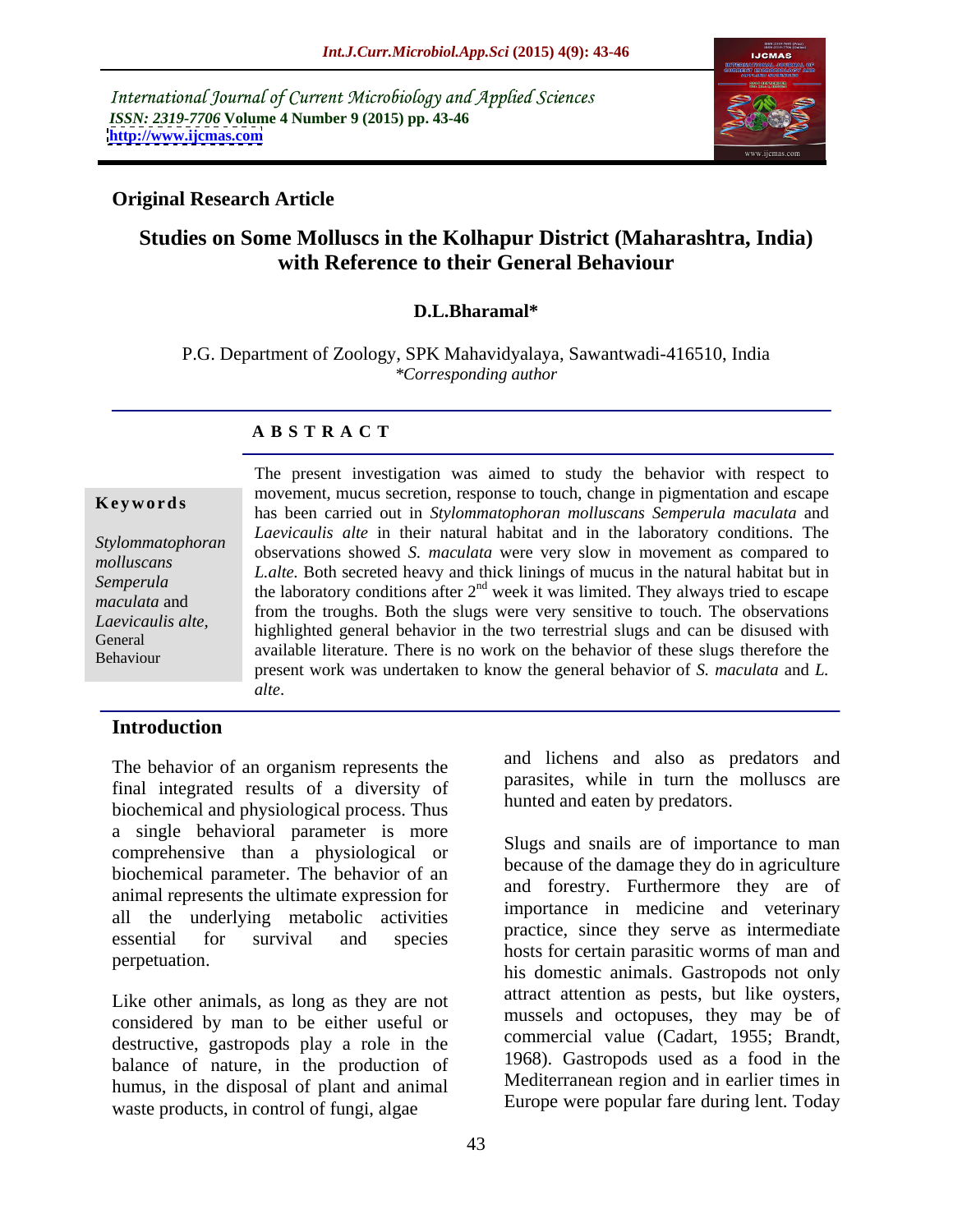they are regarded as a delicacy mainly in by the poor peoples in the Tanjavur and Tirunelveli districts of South India.

Molluscs are also used in scientific research, the moist places so as to afford under as in the study of drug action, using molluscan hearts, hormones, enzymes and garbage, stones, shady places and in holes in antitoxins especially in relation to the ground. They congregated in mass lying immunological haematology. Their shells one upon other, in groups of 2 to 8. Some have served as a model for the study of the were isolated. Slugs avoided exposure to process of calcification of bones. Molluscs direct sunlight. They prefer to live in soft are used for determining the degree of and ideally loose and loamy soil, which has chemical pollution of coastal waters, lakes, sufficient ground coverage with plants and rivers and land areas and also as biological indicators of radioactive pollution.

Taking into consideration economic importance of molluscs, it is necessary to Table 1 indicates average distance travelled study the behavior of Stylommatophoran land slugs *S. maculata* and *L. alte* found in is no work on behavior of these slugs on

The Stylommatophoran land slugs, *S.* slugs were brought to the laboratory and two separate troughs containing sufficient once in a day. The general behavior of animals with respect to movement, mucus secretion, response to touch, change in pigmentation and their escaping behavior were observed for five weeks. The experiments were repeated for three times (From June to October, 2013) and confirmed

France and Italy and to an increasing extent made daily at 6.00 am, 12.00 noon and 6.00 in the Federal Republic of Germany. The pm. Though the slugs are nocturnal, their apple snail, *Pila globosa* is regularly eaten behaviors were noted in the night at 11.00 results in 2014. These observations were pm and 5.00 am.

> In the natural habitat, both the slugs lived in boards, beneath the leaves, under the damp moss.

# **Results and Discussion**

by slugs per hour for five weeks in the field.

the Kolhapur district of Maharashtra. There *S. maculata* showed very slow movements. above aspects. Therefore present hour whereas *L. alte* showed faster investigation was undertaken to study the movements (24.8cm.per hour).Both secreted general behavior of slugs. heavy and thick linings of mucus. After **Material and Methods average 0.8 mins in clock-wise direction and** *maculata* and *L. alte* were selected to study manner as *S. maculata* and then after their general behavior in their natural habitat remained silent. *S. maculata* was generally and in the laboratory conditions. Healthy blackish colored and *L. alte* was drab acclimated for a week and then after kept in pigmented. *S. maculata* excreted greenish moist soil and were fed with plant material excreta of *L. alte* was greenish but splashed It traveled an average 21.7 cm. distance per touch *S. maculata* started to crawl for an then after remained silent. On the other hand *L. alte* crawled for 0.4 mins in the same grayish colored. Matured slugs were highly brown colored faeces and the color of the with yellow.

> In the laboratory conditions, both the slugs kept in two separate troughs and their behavior was noted for 5 weeks. Results are indicated in table 2 and represented by  $++++$ as maximum activity.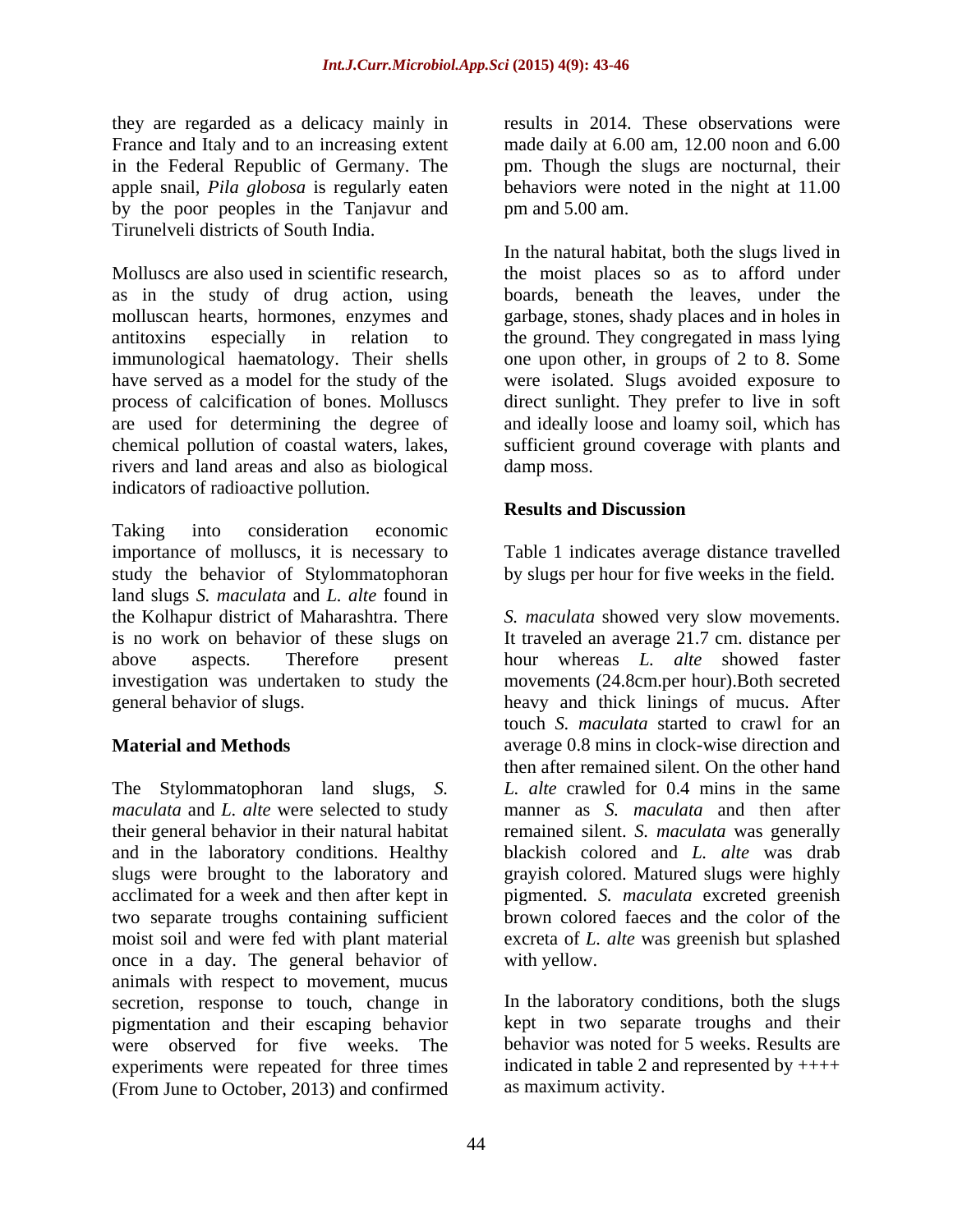Movements in both the slugs were slower The Stylommatophoran land slugs *S.*  down and it was 1.4 cm/hr in *S. maculata maculata* and *L. alte* showed remarkable and 1.5 cm/hr in *L. alte*. Mucus was heavily general behavior in their natural habitat and secreted by both the slugs but mucus linings in the laboratory conditions. There is little of *S. maculata* are thicker than *L. alte*. Skin information is available on behavior in color remained same throughout the slugs. It included the work of Wolda *et al.* experimental period in both slugs but after (1971) and Raut and Ghose (1984). For 3<sup>rd</sup> week pigmentation become faint. The aging behavior of terrestrial gastropods were  $3<sup>rd</sup>$  week pigmentation become faint. The color of the excreta become comparatively<br>lighter after  $2<sup>nd</sup>$  week in both the slugs S. lighter after  $2^{nd}$  week in both the slugs S. years. Bailey (1989) studied the foraging lighter after 2<sup>nd</sup> week in both the slugs *S*. years. Bailey (1989) studied the foraging maculata, in particular, crawled range of adults of slug, *Deroceros* continuously and remained in crawled state *reticulatum*. Rollo (1991) recorded hourly for maximum period than *L. alte*. When observations of activity of terrestrial slug, touched both the slugs started to crawl again *Deroceros reticulatum*. Coto and Saunders and tried to escape. Few of these slugs were (1987) worked out the biology and behavior buried by exposing their anterior end and of slugs, *Arion sp.*, *Limax sp*. in the remaining few were buried deep into the soil. Some had stretched their bodies and has entangled into netlon cloth below the Our observations highlighted the general margins of troughs where there was dark.

studied by number of workers in recent range of adults of slug, *Deroceros* laboratory conditions.

behavior of two slugs.

**Table.1** Average distance in cm travelled by slugs per hour for five weeks in the field

| Slug         | Weeks        |                |                          |                  |                           | Average                              |
|--------------|--------------|----------------|--------------------------|------------------|---------------------------|--------------------------------------|
|              |              |                | $\mathbf{I}$             | <b>IV</b>        |                           |                                      |
| S.maculata   | $\vert$ 23.0 | 1230<br>۰. ر_∠ | $\overline{215}$<br>21.7 | $\vert$ 21.0     | $20.0$                    | $\sqrt{21}$<br>.                     |
| L.lectularis | 25.0         | 26.0           | $\vert 25.5 \vert$       | $\frac{25.5}{ }$ | $\overline{2200}$<br>44.U | $\bigcap$ 0 $\bigcap$<br>$\sim$ 24.0 |

| Slug         |                  | <b>Weeks</b> |           |            |           |         |
|--------------|------------------|--------------|-----------|------------|-----------|---------|
|              |                  |              |           | <b>TTT</b> | <b>TV</b> |         |
| S.maculata   | Movement         | $+ + + +$    | $ $ +++   | $++$       |           |         |
|              | Mucus secretion  | $+ + + +$    | $+ + + +$ | $+++$      | $+++$     | $+++$   |
|              | Skin color       | $+ + + +$    | $+ + + +$ | $+++$      | $+++$     | $+ + +$ |
|              | Color of excreta | $+ + + +$    | $+ + + +$ | $+++$      | $++$      | $+ +$   |
|              | Fouch            | $+ + + +$    | $+ + +$   | $++$       | $^{++}$   | $+ +$   |
|              |                  |              |           |            |           |         |
| L.lectularis | Movement         | $+ + + +$    | $+++$     | $++$       |           |         |
|              | Mucus secretion  | $+ + + +$    | $- + + +$ | $+ + +$    | $+ + +$   | $+++$   |
|              | Skin color       | $+ + + +$    | $+ + + +$ | $+++$      | +++       | $+ + +$ |
|              | Color of excreta | $+ + + + +$  | $+ + +$   | $+++$      | $++$      | $+ +$   |
|              | Touch            | $+ + + +$    | $+ + +$   | $++$       | $++$      | $+$     |

**Table.2** Behavior of two slugs in laboratory condition for five weeks

 $++++$  maximum